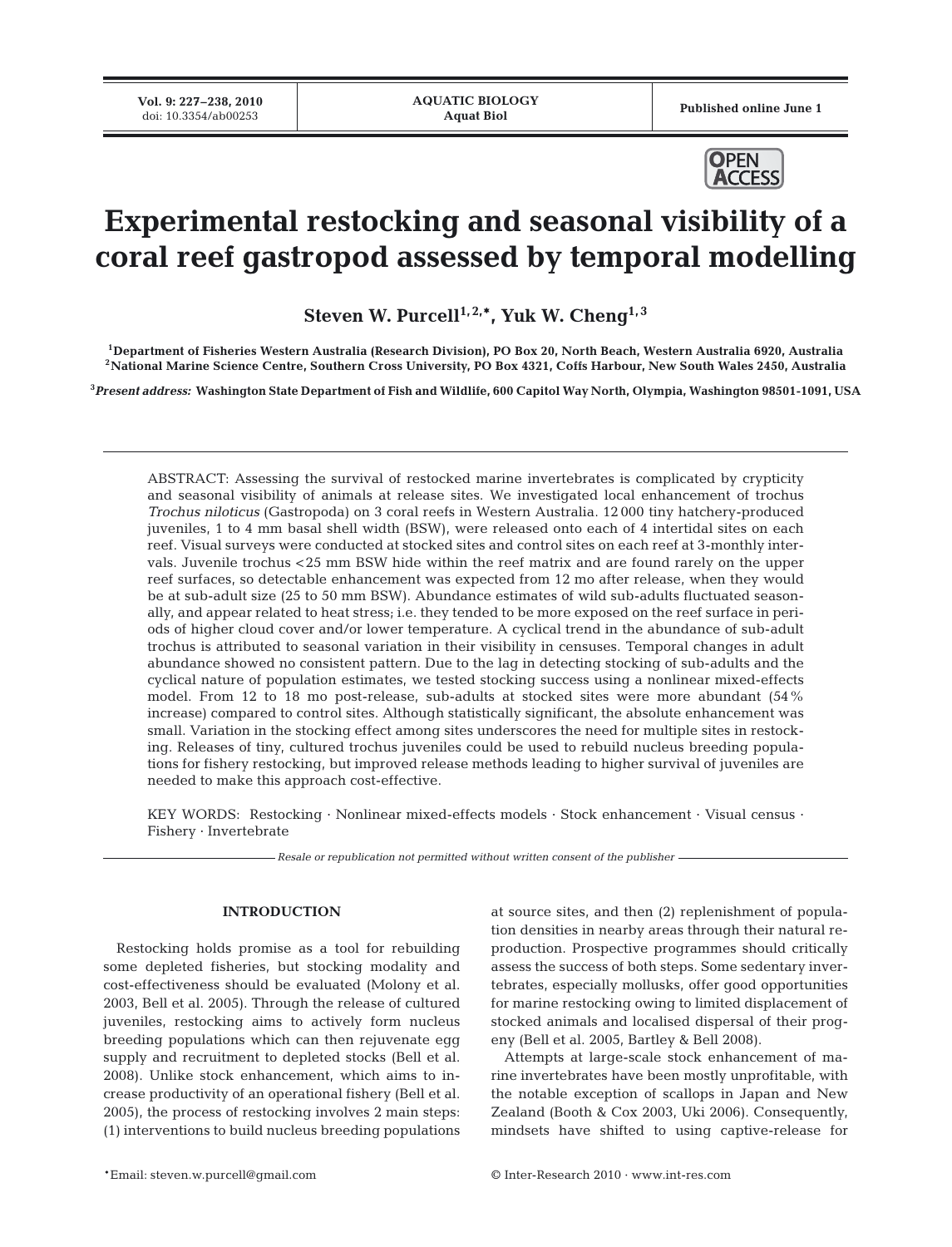restocking (Bell et al. 2005) and a more critical appraisal of its effectiveness compared to alternative management interventions. Recent evidence indicates that restocking could be worthwhile for other marine mollusks, including abalone (Shepherd et al. 2000, Roberts et al. 2007, Hamasaki & Kitada 2008), bay scallops (Murphy et al. 2005, Arnold 2008) and trochus (Purcell et al. 2004). Although aquaculture technology can permit the production of low-cost juveniles *en masse* for release, high rates of post-release mortality may countervail the advantages of this modality. Resource managers must know which life history stage is most cost-effective for stocking, how many individuals need to be released and whether few or many sites should be stocked.

*Trochus niloticus* Linneaus is a large, herbivorous topshell vetigastropod of tropical reefs through the Pacific and Eastern Indian Oceans. Important economically, trochus is fished artisanally for its shell, but is often heavily exploited and poorly managed (Nash 1993, Purcell 2004, Bartlett et al. 2009). Management has improved in many countries, in particular through the use of marine reserves, size limits and fishing closures (Purcell 2004, Lincoln-Smith et al. 2006, Bartlett et al. 2009). Reliable aquaculture methods have fuelled interest into using hatchery-produced juveniles for restocking depleted reefs.

Trochus have many predators such as fish (e.g. Labridae and Tetraodontiformes), crabs (e.g. *Thalamita* sp.), stomatopods (e.g. *Gonodactylus* sp.), predatory gastropods (e.g. *Melo amphora*) and turtles (Nash 1993, Isa et al. 1997, Dobson 2000). While survival is higher for large juveniles than small ones (Castell 1996, Crowe et al. 2002), large juveniles are costly to produce (Lee 1997a). In contrast, tiny (1 to 4 mm basal shell width [BSW]) juveniles can be produced in mass numbers at low cost (Lee 1997a, 1997b). Release of tiny juvenile trochus avoids maladaptation from long-term hatchery culture (Bell et al. 2005) and the mass numbers at which they can be produced may compensate for low survivorship.

Evaluating the survival of released juveniles is a complex task when animals cannot be marked (Hilborn 1998, Molony et al. 2003). Without tagging, the chance of natural recruitment at sites can confound the enhancement of populations from released animals (Blankenship & Leber 1995, Bell et al. 2005). For siteattached marine invertebrates, a before-after-controlimpact (BACI) experimental design (Underwood 1992) is an alternative to mark-recapture methods (Munro & Bell 1997, Bell et al. 2005, Bartley & Bell 2008). However, tests of stocking success can be confounded by large variation in abundance estimates among sites or sampling periods (Hilborn 1998), necessitating more complex analyses for BACI designs.

This study aimed to test the initial step of restocking trochus breeding populations through a BACI experiment involving the mass release of tiny juveniles onto reefs of King Sound, Western Australia. The evaluation of stocking was based on the inference that the abundance of sub-adult trochus at stocked sites will be higher, in the long-term, than at control sites without stocking. Additionally, the monitoring of wild subadult trochus showed a cyclical pattern to their seasonal visibility on the surface of the reefs. Therefore, we employed nonlinear mixed-effects (NLME) models to test the enhancement effect, superimposed on those seasonal trends. This approach provided a robust test of stocking success and should prove useful for other ecological or fisheries data with a BACI structure and nonlinear temporal patterns.

## **MATERIALS AND METHODS**

Trochus occur on intertidal coral reefs at the mouth of King Sound, Western Australia (WA) (Fig. 1), and are of key interest to fishers in the local Aboriginal communities. All reefs in this area have existing trochus populations, but a history of fishing pressure and lack of management has depleted many of them.

**Site selection.** Three fringing coral reefs at the mouth of King Sound were selected: One Arm Point Reef, Bowlan Reef and Cunningham Point Reef (Fig. 1). The 3 experimental reefs were chosen out of a large range of potential reefs because these were sites of historical fishing of trochus and were conducive to surveillance by Aboriginal community members. The reefs experience high, bi-daily tidal fluxes of up to 10 m (Purcell 2002), summer monsoonal rain and high air temperatures (>40°C). The relatively large intertidal reef-flat habitats are exposed for 3 to 4 h, twice a day, during spring tides. On each of the study reefs, 6 sites (each  $50 \times 50$  m) were selected and marked on the seaward part of the contiguous reef flat. The habitat was similar among sites within reefs, with holes and crevices in the substratum for refugia.

Short macroalgal communities dominated the intertidal zone (Purcell 2002). Conspicuous predators of trochus at low tide were portunid crabs, stomatopods and several gastropod species, but predatory birds were uncommon on the reefs. *Trochus niloticus* and a number of other topshell species (Trochidae) occurred on the surface of all 3 reefs, particularly *Angaria delphinus*, *Tectus fenestratus*, *Tectus pyramis* and *Trochus hanleyanus*.

**Experimental design.** A 3-factor randomised block design was employed. Two blocks were assigned on each reef, thereby grouping 3 sites, 200 to 300 m apart, within each block. The blocking procedure paired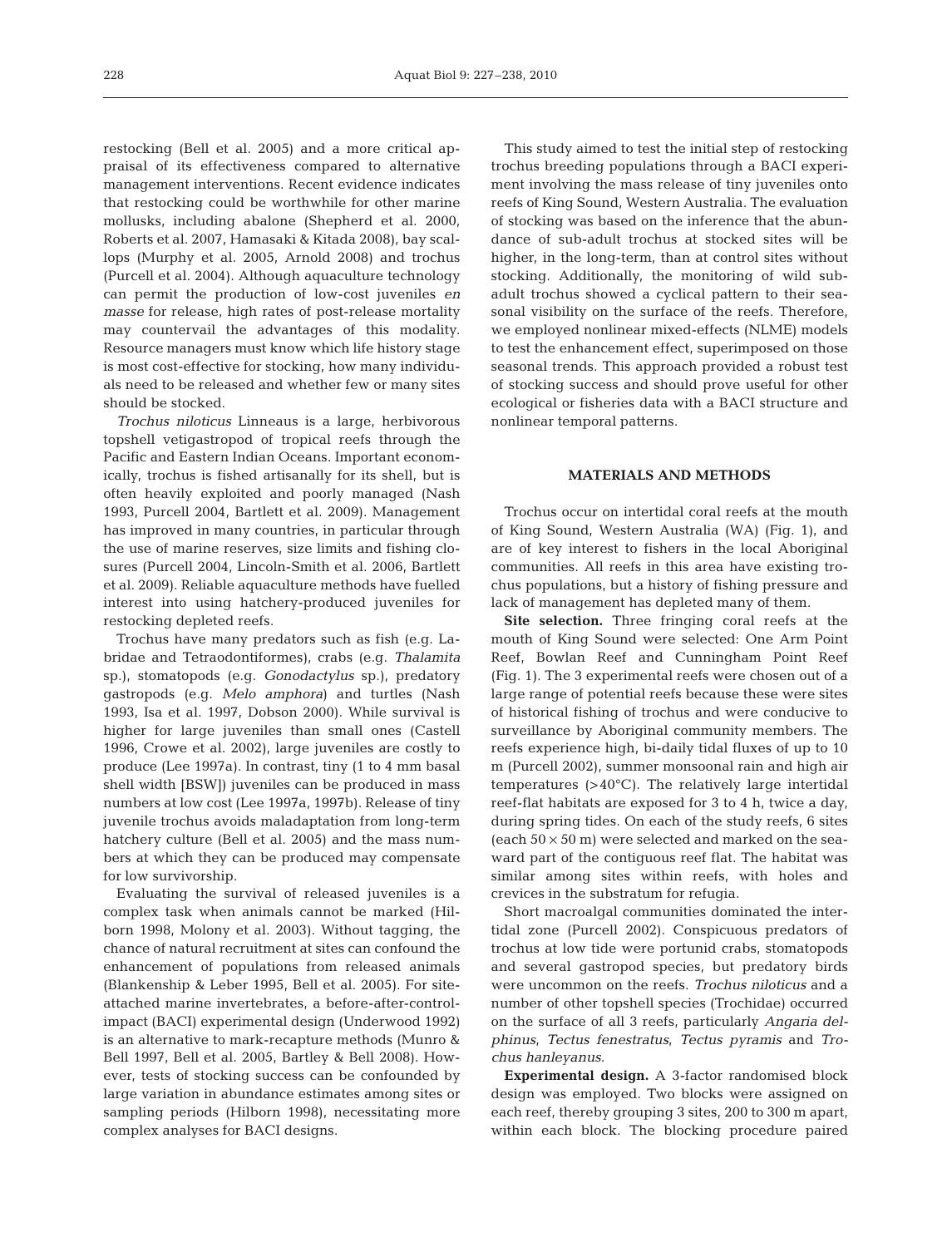

Fig. 1. West Kimberley region of Western Australia (below) and (above) the northern section of Dampier Peninsula indicating the positions of the 3 study reefs  $(\bullet)$  for the juvenile stocking experiment

treatments in a way to potentially account for differences in abundance estimates attributed to the flooding and ebbing sides of each reef. The sites were nominated haphazardly and, within blocks, each site had a similar reef-flat microhabitat and was a similar distance from the low water mark of each reef. Sites were the unit of replication with repeated measures (counts



Fig. 2. Schematic diagram of the 3 experimental reefs, showing the arrangement of the  $50 \times 50$  m study sites (dashed boxes) within both blocks of each reef. Dashed lines indicate separation for reef blocks. The arrow denotes the direction of flooding tidal currents. Scale is approximate

of trochus summed across transects) over time, and site is considered a random effect because abundances would vary among sites, even within the same reef or treatment. Once marked, the 3 sites within each block were then assigned randomly to one of the following 3 treatments for the duration of the experiment: control, stocked and stocked + predator removal (using small traps). However, predator removal was abandoned after 3 mo due to ethical concerns, leaving an asymmetrical design of one control site and, effectively, 2 stocked sites per block (Fig. 2). Treatment and reef were fixed factors, while site was considered a random factor. 'Stocked' and 'control' refer to the spatial component (sites) and 'before' and 'after' refer to the temporal component (before and after stocking effects were detectable).

**Preparation and stocking of juvenile trochus.** Over 200 broodstock trochus (>75 mm BSW) were collected from offshore reefs near King Sound, broadly similar to those used in this experiment. They were induced to spawn using temperature shock (Lee 1997b) at a hatchery at One Arm Point (Fig. 1) in early August and early September 1999. Within 3 to 7 d, the lecithotrophic larvae settled naturally onto dead coral rubble conditioned with cultured benthic diatoms (*Nitzschia frustulum* and *Navicula* sp.) (Lee 1997a). Juveniles were grown in tanks for 3 to 4 mo, attaining sizes of 1 to 4 mm BSW. The tiny juveniles were separated from the coral rubble in tanks by sieving through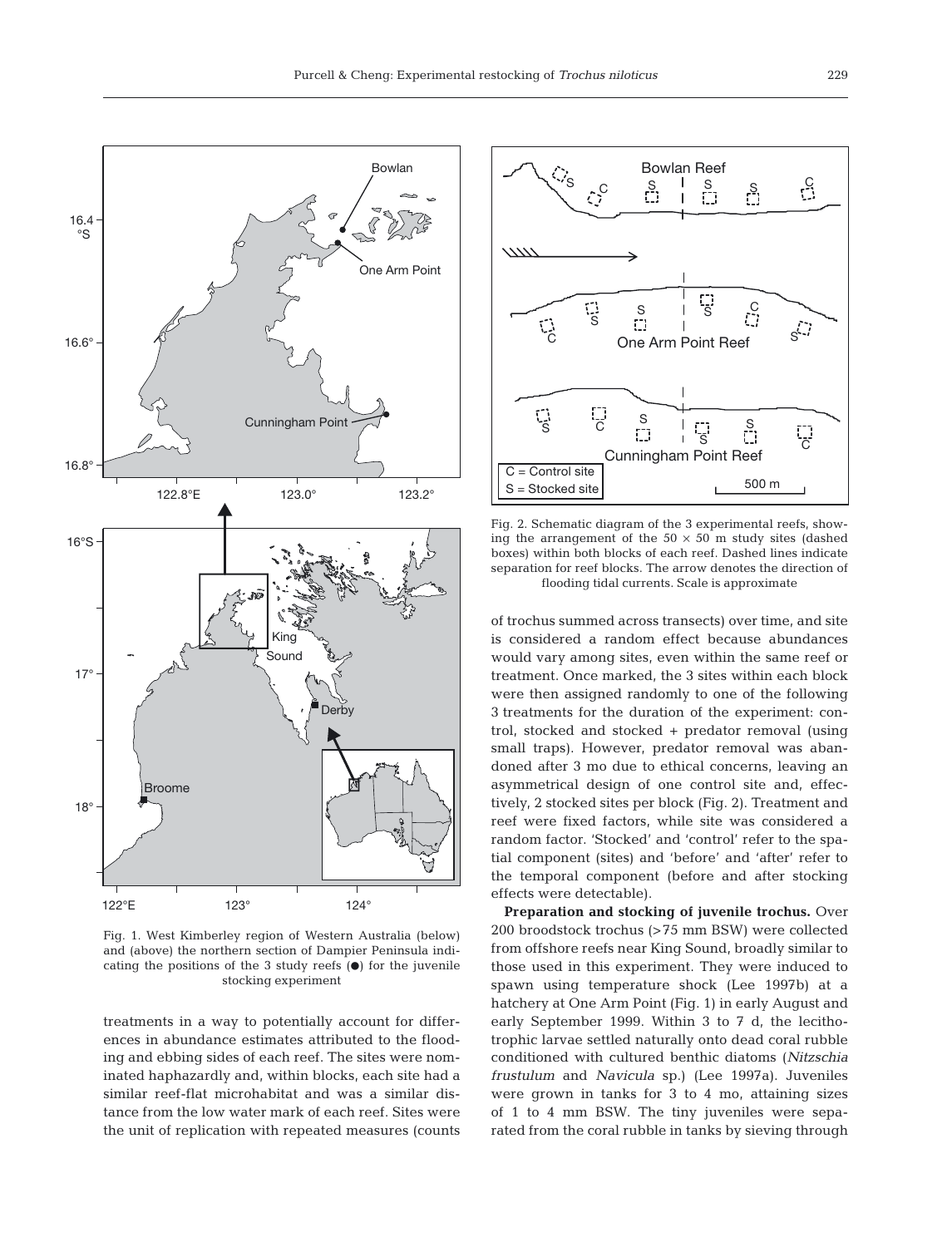$8 \times 8$  mm mesh screens and then placed into a rectangular, 3000 l holding tank. We estimated a total of 146 000 (±34 000 SE) juveniles through counts of replicate samples  $(n = 10)$  taken from the tank floor. To reduce variation in juvenile numbers among batches for stocking, the juveniles were carefully spread to an even thickness on the tank floor. The total area was then divided into 12 portions of equal area, yielding replicate groups of approximately 12 000 juveniles for each stocked site.

Each group of juveniles was kept damp in holding bins and, on the following days (10–11 November 1999), was released at each stocked site. At low tide, the juveniles were scattered within an  $8 \times 8$  m area, centered on site markers, onto surfaces with coral rubble, holes and crevices for refuge. Patches of sand, deep tidal pools and areas with high cover of live coral were avoided. Soon after stocking, the juveniles were seen attached or moving on the reef surface. The high stocking densities were employed to concentrate stocking effects within the  $2500 \text{ m}^2$  (quarter hectare) reef sites for experimental purposes. Although the benthic habitat was suitable for juveniles and subadults (cf. Castell 1997) and individuals forage short distances from refugia (Castell 1996, Crowe et al. 2002), emigration of some released trochus could have led to underestimation of survival within sites.

**Visual censuses.** The numbers of resident trochus at each site were estimated around low tide from 06:00 to 12:00 h at 0, 1, 3, 6, 9, 12, 15 and 18 mo after stocking. At each census period, each  $50 \times 50$  m site was delineated by two 50 m measuring tapes.

Censuses of trochus at each site were conducted by walking along replicate ( $n = 12$ ) belt transects ( $2 \times 50$  m), positioned by *a priori* randomisation, perpendicular to the seaward edge. Observers walked along transects at 6 to 8 m min–1 using a 2 m wide T-bar to delineate the transect width. The BSWs of trochus sighted within transects were recorded into 10 mm size classes. Six to 8 consecutive days during spring tides were used to census all 18 sites for each survey period, varying the order of sites.

Replicate censuses ( $n = 12$ ) using 0.5 m<sup>2</sup> quadrats were also carried out at  $T = 0$ , 1 and 3 mo periods to estimate the abundance of trochus of BSW < 25 mm. The holes, coral rocks and algal communities within each quadrat were searched for 2 min, but no juveniles (BSW < 25 mm) were found so quadrat censuses were discontinued. Juvenile trochus appear to live in holes within the reef matrix until at least 25 mm BSW in size (Magro 1997a, Crowe et al. 2002). Considering growth rates of 2 to 2.5 mm BSW  $\mathrm{mo}^{-1}$  (Nash 1993, Bell et al. 2005), potential enhancement would not be expected to be apparent until 12 mo from stocking when they would be within sub-adult size (25 to 50 mm BSW).

Series of duplicate censuses were carried out to determine if some trochus on the reef surface were missed by the observer. When time permitted, one observer censused trochus along a randomly placed measuring tape. Two other observers then censused the same transect at approximately 4  $m$   $min^{-1}$  to provide a test of the census accuracy, assuming that they could find all trochus on the reef surface.

**Data analyses.** We used multiple regression to examine the relationship between the mean abundance of sub-adults (25 to 50 mm BSW) at census times (data averaged across sites) and various environmental variables. Average monthly air temperature, maximum temperature flux, barometric pressure at sea level, relative humidity, cloud cover, wind speed (taken at 09:00 h) and total monthly rainfall were provided by the Australian Bureau of Meteorology. Data of average spring tidal flux over each census period were calculated from tidal data for Koolan Island (16° 08' S, 123° 44' E) from the Australian National Tide Tables, Department of Defence. Average monthly sea surface temperatures were obtained from CSIRO, Division of Marine Research, Perth. In the regression analysis, the first 6 highest absolute correlations between the response variable and the predictor variables were used. Akaike's information criterion (AIC), Bayesian information criterion (BIC) and corrected  $AIC$  (AIC<sub>c</sub>) (Akaike 1974, Schwarz 1978, Hurvich & Tsai 1989) were used to select the best regression model.

Stocking effects were tested using a NLME model, performed using S-Plus 2000 software. NLME models compare individual curves and group curves rather than group observations, as occurs with repeated measures ANOVA. The model accounts for the nonlinear detectable abundance of sub-adult trochus, fixed effects from experimental factors and random effects due to natural variations among sites. A dummy-variables technique was used to formulate the effects of block, reef and treatment in the NLME model. Block 1, Bowlan Reef and the control treatment were used as the contrast for all the levels within each factor. Due to the 12 mo delay in detecting responses of the stocking treatment (stocked juveniles live in holes until >25 mm BSW), sub-adults sighted at both stocked and control sites prior to 12 mo were considered to be wild animals. Consequently, 2 analyses using NLME models were performed.

In the first analysis, all data from 0 to 9 mo were used to determine an optimal nonlinear link function in an NLME model to describe the natural temporal fluctuation in observable abundance of sub-adult trochus. Data on counts of sub-adults within transects were summed within each site  $\times$  time combination (i.e. 12 transects pooled) to provide the repeated measure for sample units. The iteration of various sine-curve func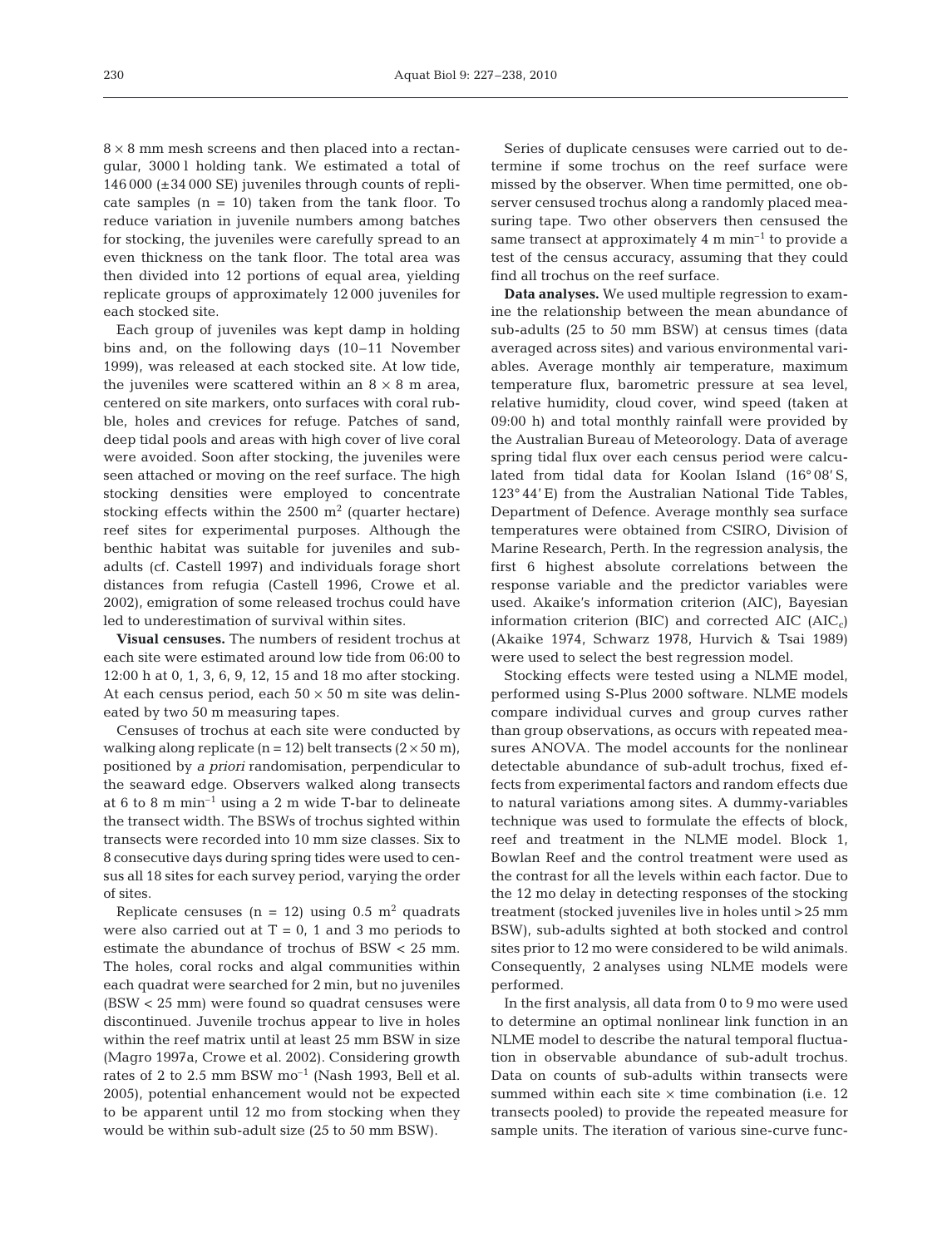tions in this stage revealed a function with the best fit (by comparing residual deviance of equations with the same number of unknown parameters) to the longitudinal data.

In the second analysis, the nonlinear function of that model was then applied in a further NLME model, using data from all time periods, to test for a stocking effect. In this test, data prior to 12 mo were assigned to the 'before' time period and from 12 mo onwards to the 'after' time period; effectively, a 'before-and-after' comparison. The potential for a significant interaction between reef and treatment effects was rejected by finding that the NLME model function provided a close fit to data for all reef  $\times$  time period combinations. The NLME model thus assumes no higher order interactions between the effects of block, reef and stocking treatment, and that there were random effects from sites. The constant  $(a_0)$  was included in the model to estimate the annual maxima in sub-adult abundance, and the constant  $(e_0)$  was included to determine the specific timing of the minima of the sine curves. The NLME model on the response variable—the frequency of sub-adult trochus — took the form:

$$
y_{ijklm} = a_0 + \alpha_{ijkl} \times \sin^2 \left[ \frac{(t_m + e_0)\pi}{12} \right] + b_i + c_j + d_k + \varepsilon_{ijklm} \tag{1}
$$

where *yijklm* is the result from reef *i*, block *j*, treatment  $k$  and replicate *l* in month  $m_i$ ;  $\alpha$  is a random effect of the maximum detectable annual abundance (amplitude) of trochus;  $b_i$  is the effect of reef  $i_i$ ;  $c_i$  is the effect of block (half reef)  $j_i$   $d_k$  is the effect of the treatment (control or stocked) *k* at the first (and second) year in the first (and second) analysis;  $a_0$  and  $e_0$  are constants to be determined; and  $\varepsilon_{iiklm}$  are errors with the assumptions:

$$
\varepsilon_{ijklm} \sim N(0, \sigma_{\varepsilon}^2)
$$
 (2)

In this equation,  $\alpha$  was modelled as a normal distribution with mean  $\mu_{\alpha}$  and variance  $\sigma_{\alpha}^2$ . This NLME model effectively fits a sine curve for abundances of trochus before and after the stocking effects for each control and stocked site. The average difference in the mean  $\alpha_{ijkl}$  between stocked and control sites, from before to after stocking effects could be detected, provides the estimated average change in numbers of trochus due to stocking. The error vector  $\varepsilon_{iikl}$  with dimension  $1 \times m$ was assumed to be distributed as  $N(0,σ^2ε_{ijkl})$ . The choice  $\varepsilon_{ijkl} = I$ , where I is the identity matrix, corresponds to the case of no serial correlation. We applied the likelihood ratio test to test whether the random effects were significant or not. We used an AR(1) error structure (Jones 1981, Jones & Boadi-Boateng 1991), which is often more realistic since it allows serial correlation in continuous time series models. Similarly, the likelihood ratio test was employed to test the significance of the AR(1) error structure. In addition to the tests on data of sub-adult abundance, data pooled for all adults (BSW > 50 mm) were also iterated using different types of possible functions for analyses using an NLME model. The various functions were tested to see if there were any consistent seasonal or longitudinal patterns in adult abundance at sites.

## **RESULTS**

## **Demography of wild trochus**

In a total of 1728 transect censuses, the BSWs of 3295 trochus were measured and recorded, although some of these records were likely to be individuals remeasured at different times. A total of 639 (19.4%) of these records were of sub-adults (25 to 50 mm BSW) and the rest (except 3) were adults (BSW  $>$  50 mm). Importantly, only 3 juveniles (BSW < 25 mm) were found. Other intertidal habitats on the reefs were also searched during the study, but juveniles were not found in any zone, except occasionally under large boulders on the reef surface. A few standardised searches at night at each reef also failed to locate juveniles. Castell et al. (1996) and Crowe et al. (2002) also showed that juvenile trochus shelter from upper reef surfaces. Apart from at high latitudes, trochus spawn serially through the year (Nash 1993), so the inability to locate juveniles in the present study was likely not attributable to irregular recruitment.

Trochus were found commonly on Bowlan Reef, but were found in lower abundance on One Arm Point Reef and in even lower abundance on Cunningham Point Reef. The abundance of sub-adults at sites on Bowlan Reef and One Arm Point Reef were low at the commencement of the experiment and fluctuated through time (see 'Stock enhancement and seasonality').

Most of the trochus that could be potentially sighted on the reef surface were found using the transect census method, i.e. by one observer walking at 6 to 8 m min<sup>-1</sup>. The paired censuses showed that the percentage accuracy of censuses was high and differed between observers (Table 1). The survey methods did not appear to asymmetrically overlook small individuals, since only 33 and 58% (by observer A and B, respectively) of the few animals undetected by the singleobserver searches were sub-adults (Table 1).

## **Sub-adult abundance versus environmental variables**

All the estimated coefficients of the 6 predictor variables and the intercepts were non-significant (Student's *t*-test,  $p > 0.7$ ,  $df = 1$ ) in separate linear regressions with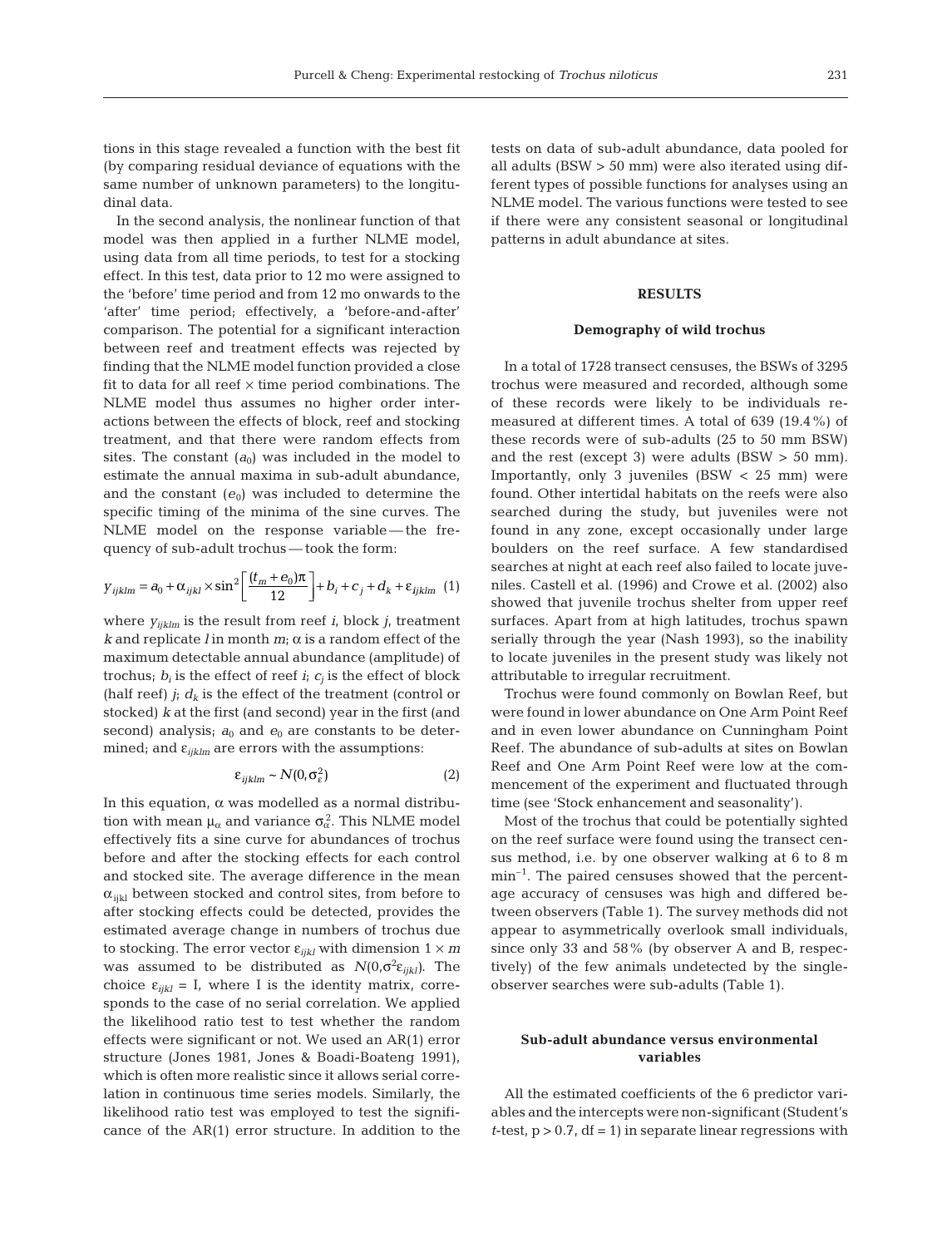Table 1. *Trochus niloticus*. Summary statistics of accuracy of the census technique of a single observer compared to dual observers. Number of trochus found by dual observers is taken as the total number present. Relative undersighting bias is the proportion of individuals in either size class out of the few additional individuals found by dual observers (i.e. proportion of the additional sub-adults or adult trochus found by dual observers). Sub-adults: basal shell width (BSW) 25–50 mm; adults: BSW > 50 mm

| Observer | n | Mean no. of ind.<br>per transect |         | $%$ accuracy<br>$(\pm SE)$ | Relative<br>undersighting bias |        |
|----------|---|----------------------------------|---------|----------------------------|--------------------------------|--------|
|          |   | Found                            | Present |                            | Sub-adults                     | Adults |
| А        | 9 | 10.7                             | 11.0    | $.97 \pm 4$                | 0.33                           | 0.67   |
| B        |   | 7.8                              | 10.5    | $74 \pm 10$                | 0.58                           | 0.42   |

sub-adult abundance as the response variable. The estimated coefficient of correlation among the 6 predictor variables (before model selection) varied from 0.97 to –0.97. For the selected multiple regression model, the correlation of sub-adult abundance with the environmental variables varied from –0.51 to 0.26. Cloud cover and air temperature  $(r = 0.26$  and  $-0.42$ , respectively) were most important in explaining subadult abundances in the final multiple regression analysis from AIC model selection. BIC and  $AIC<sub>c</sub>$  methods resulted in the same model selection as AIC. Subadult abundances were significantly positively related to cloud cover (estimated coefficient slope =  $1.13$ , p = 0.03,  $df = 5$ ) and significantly inversely related to air temperature (estimated coefficient slope =  $-0.77$ , p = 0.02,  $df = 5$ ). There was a possibility of collinearity between the 2 predictor variables  $(r = 0.66)$ ; however, linear regressions refitted for each predictor variable with and without intercept revealed non-significant coefficients and intercepts (Student's *t*-test, p > 0.17,



Fig. 3. *Trochus niloticus*. Line plots of average abundance of sub-adults (pooled among sites), cloud cover and air temperature (09:00 h, monthly averages) for the study location over the 18 mo census period. Error bars are not plotted to avoid clutter, but cloud cover and air temperature were identified as important predictor variables from multiple regression analyses

 $df = 6$ ). Both cloud cover and air temperature varied seasonally (Fig. 3) and the final regression model indicated that, in combination, these were marginally significant  $(F = 5.73, p = 0.05, df = 2)$ and 5, respectively) in explaining 70% of the variation in sub-adult abundance among survey times (multiple  $r^2 = 0.70$ ).

## **Stock enhancement and seasonality**

The first NLME model analysis of data before 12 mo by maximum likeli-

hood (ML) indicated that abundances of sub-adults did not differ significantly between stocked and control sites (Student's *t*-test,  $p = 0.09$ ,  $df = 70$ ). That is, subadult trochus were similarly abundant at stocking and control sites in the 'before' period. The effect of block was non-significant ( $p = 0.48$ , df = 70), so this factor was removed to yield more powerful tests. The second analysis of the complete data set by ML showed that, in the 'after' period from 12 to 18 mo, sub-adult abundances were significantly higher at stocked sites than control sites  $(p < 0.01$ ; Table 2). Plots of the sine function, fitted to data for each site, show close correspondence to the abundance data (Fig. 4), as confirmed from inspection of residuals.

The effect size of 1.99 sub-adults for summed transects  $(1200 \text{ m}^2)$ ; Table 2) equates to an average increase, over the 12 to 18 mo period, of 4.14  $(\pm 1.57 \text{ SE})$ sub-adults at stocked sites (quarter hectare) compared to the natural abundances at control sites (see 'Materials and Methods: Data analyses'). At many of the sites

few trochus were recorded, so this increase translates to an average enhancement in sub-adult numbers at release sites of 54.3% when compared to the average abundance of wild subadults at control sites. This estimate is calculated from the average difference in amplitude of modelled sine curves between 'before' and 'after' time periods at stocked sites compared to the same average difference at control sites. While there appeared to be no significant interaction between stocking and reef factors, the absolute enhancement was apparently more pronounced at Bowlan Reef (Fig. 4a).

Further, the differences in abundances among reefs were greater than the average stocking treatment effect (Table 2) and Bowlan Reef had significantly more sub-adults than reefs at One Arm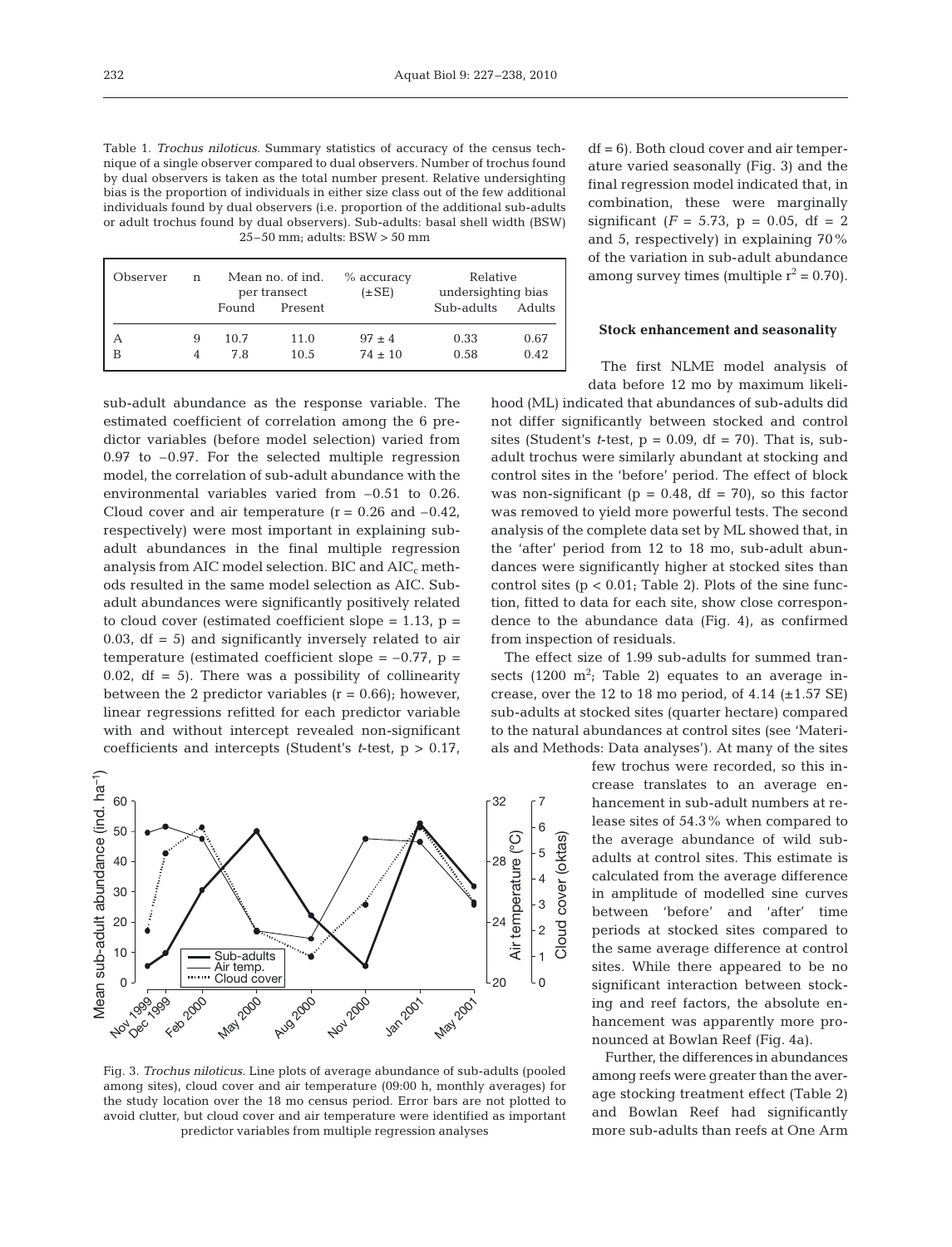Table 2. *Trochus niloticus*. Results of nonlinear mixed-effects (NLME) model analysis of differences in abundance (summed across transects) of sub-adult trochus, considering data from stocked sites from 0 to 9 mo to reflect wild animals only (i.e. the 'before' time period). The time shift is the number of months that the start of the experiment ( $t_m = 0$ ) is situated from the annual minima (in sub-adult abundance), along the modelled sine curve. Mathematical symbols of source factors follow those used in the NLME equation in 'Materials and methods: Data analyses'. The df of residual SE is 123

| Source                               | Average $(\pm SE)$<br>effect size |       | р      |
|--------------------------------------|-----------------------------------|-------|--------|
| Stocking treatment $(d_1)$           | $1.985 \pm 0.753$                 | 2.636 | 0.0095 |
| Reef $(b_1)$                         | $3.581 \pm 0.893$                 | 4.011 | 0.0001 |
| Amplitude (of sine curve) $(\alpha)$ | $5.819 \pm 2.185$                 | 2.663 | 0.0088 |
| Time shift $(e_0)$                   | $0.627 \pm 0.179$                 | 3.499 | 0.0006 |

Point or Cunningham Point (p < 0.001). The difference in abundance between Bowlan and the other 2 reefs equates to 7.46 sub-adults per site.

The analysis showed that the commencement of the experiment occurred at 0.63 mo from the minima of the modelled sine curve (Table 2). Using this timing improved the prediction of the data significantly (likelihood ratio test,  $p < 0.001$ , df = 6 to 5). The model indicates that abundances of sub-adults were lowest in late October and highest in late April. The



Fig. 4. *Trochus niloticus*. Modelling sub-adult abundance. Solid dots are abundances of sub-adult trochus (25–50 mm basal shell width) summed across transects at each site. Solid sine curves model the temporal trends at each site based on the function used in the second nonlinear mixed-effects model analysis; dashed lines are 95% CI. Bold sine curves denote the same temporal trend in the 'after' time period (12 to 18 mo). Reef 1: Bowlan Reef; Reef 2: Cunningham Point Reef; Reef 3: One Arm Point Reef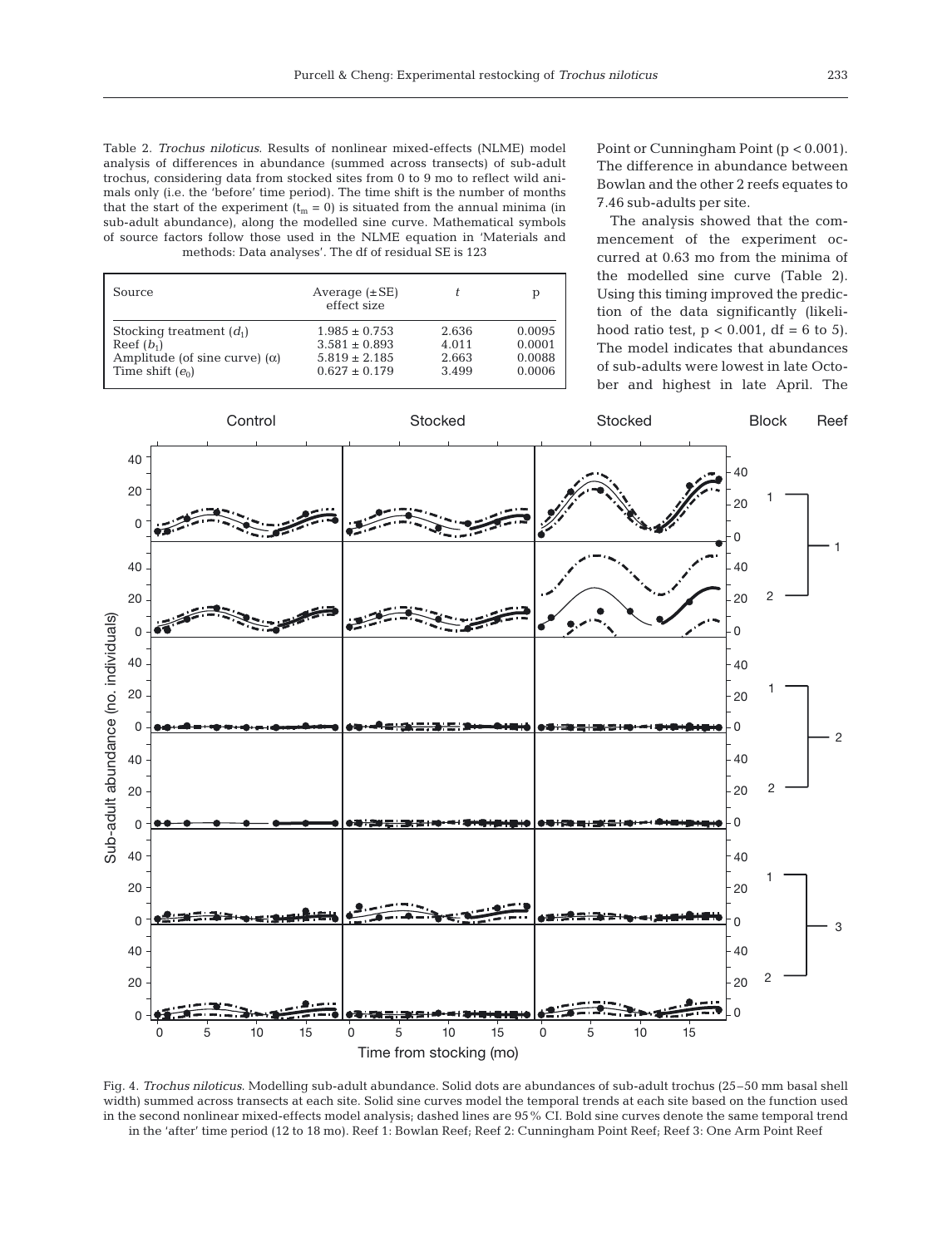

Fig. 5. *Trochus niloticus*. Modelling adult abundance. Solid dots are abundances of adult trochus (>50 mm basal shell width) summed across transects, showing inconsistent temporal variations among sites within and among reefs. Reef 1: Bowlan Reef; Reef 2: Cunningham Point Reef; Reef 3: One Arm Point Reef

inclusion of Site as a random effect in the model resulted in a statistically significant (likelihood ratio test,  $p < 0.001$ , df = 6 to 5) improvement on the likelihood of detecting a stocking effect. Inspection of residuals from the NLME model indicated no pattern against treatment or time (month).

The findings from the NLME model analyses on data of adult abundances differ from those found for subadults. Temporal patterns in abundance of adults varied within and among reefs (Fig. 5), and lacked the seasonal trends depicted for sub-adults. It was therefore not possible to model the temporal trends in adult abundances among sites.

#### **DISCUSSION**

#### **Effects of juvenile release**

Stock enhancement and restocking programs should firstly appraise the costs and benefits of the interventions (Hilborn 1998, Molony et al. 2003, Bartley & Bell 2008) and then quantitatively assess stocking success (Leber 1999, Bell et al. 2008). Consistent with enhancement studies on abalone (Roberts et al. 2007, Hamasaki & Kitada 2008), which also belong to the clade Vetigastropoda, we found high spatial variability in stocking effects in terms of increased numbers of sub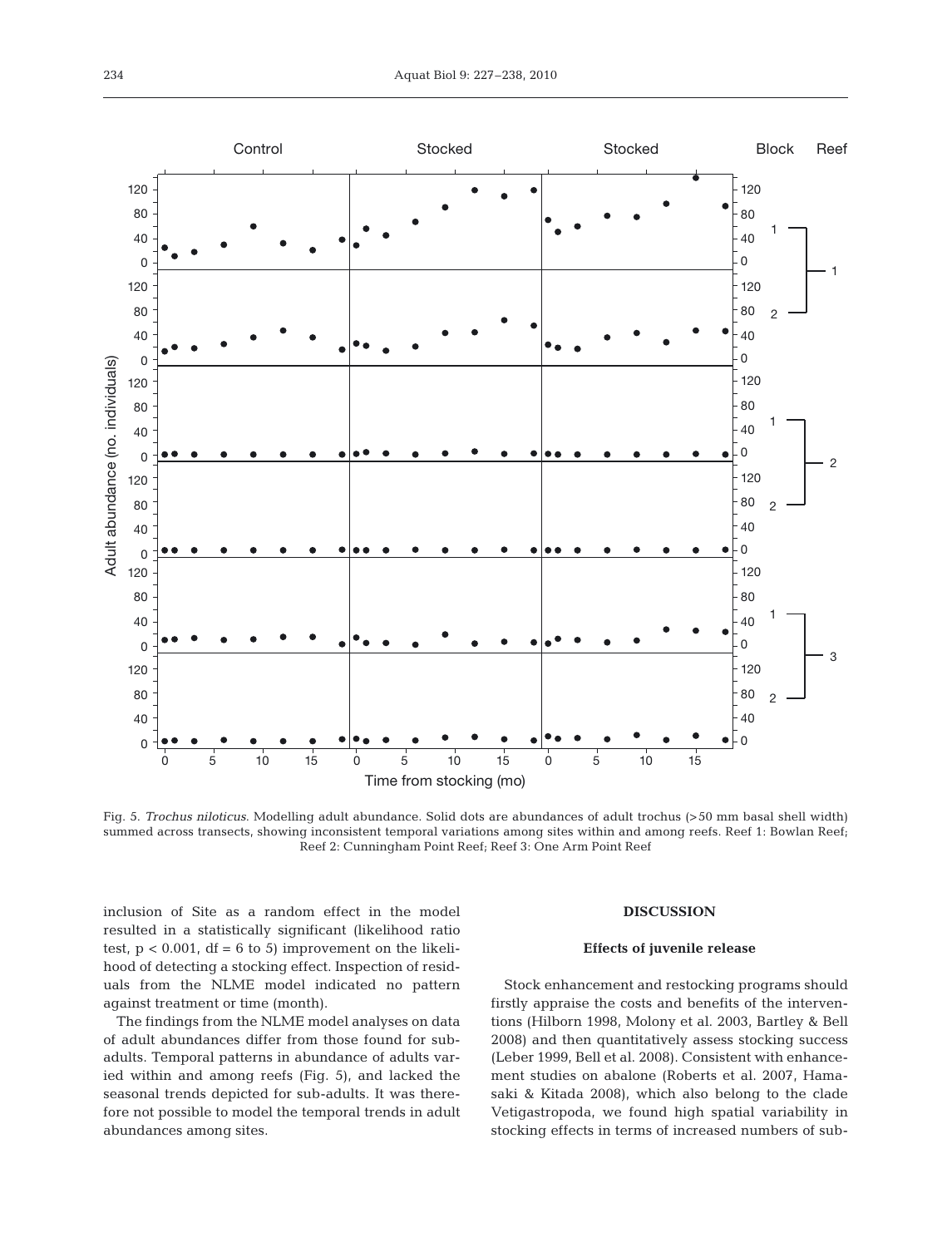adult trochus at stocked sites. At some sites, the enhancement would have been too trivial to produce effective breeding populations. One could conclude that restocking trochus through the release of tiny juveniles will not be a universal remedy to restoring breeding populations at all target sites.

The apparent differences in enhancement among reefs in the present study reinforce the notion that large spatial variation can be expected in population enhancement using hatchery releases. It was unclear why enhancement was apparently greater on Bowlan Reef, and we believe that release groups of tiny juvenile trochus were homogenous. More likely, differences in predation, competition or habitat among reefs compromised the survival of juveniles. Predation, in particular, is considered as the most significant hurdle to survival of juveniles in stocking programmes (Bell et al. 2005, 2008, Bartley & Bell 2008). Restocking of trochus breeding populations should therefore be conducted at multiple sites in the targeted fishery to mitigate poor survival of animals to adulthood (cf. Roberts et al. 2007) and potentially ineffective spawning success, at some sites.

The average estimated enhancement (4.14 subadults per quarter-hectare site) was based only on the number of sub-adults on the reef surface. However, it is likely that perhaps only 10 to 20% of sub-adults (ca. 1 to 2 yr old) were visible in surveys overall (see next subsection). Hence we postulate that the average total enhancement (including hidden sub-adults) would be on the order of 20 to 40 animals per site. While the numbers of surviving trochus at some sites could have been enough to form effective breeding populations for restocking, this extrapolation indicates a survival rate of <1%. Heppell & Crowder (1998) cautioned that an increase in juvenile cohort size of late-maturing species does not necessarily increase population growth significantly. These results on sub-adult enhancement should therefore be interpreted cautiously, but we expect that many individuals would reach maturity and contribute to spawning of the population because the rate of predation on trochus declines sharply after animals reach a sub-adult size of about 25 to 40 mm (Vermeij 1976).

Trochus stocks can be enhanced by: (1) broodstock translocation (see Nash 1993), (2) release of sub-adults grown to ~40 mm BSW in sea cages (Clarke et al. 2003, Purcell et al. 2004), and (3) stocking with tiny juveniles from the hatchery. In the present study, roughly 20 to 40 sub-adults per site and costs of production of tiny juveniles (Lee 1997a) gives estimates of about 3 to 6 USD per sub-adult surviving on the reef after 12 to 18 mo. For stocking abalone, release of button-sized juveniles appears to be a more cost-effective modality than dispersing larvae or tiny juveniles, despite higher hatchery costs (Heasman 2006). Perhaps the success in stocking trochus could be improved, for example, by stocking juveniles at lower density or acclimating them in biodegradable shelters prior to release (cf. Heasman 2006). Until such improvements can be proven, we posit that translocation of broodstock (within genetic distributions of the stock) or small-scale releases of small numbers sub-adults grown in sea cages (Purcell 2001, Purcell et al. 2004) may be more cost-effective modalities to stock trochus than mass releases of cheaper tiny juveniles.

## **Ontogenetic niche shift**

The absence of juvenile trochus on the reef surface in the present study has also been reported for a range of intertidal reef habitats at King Sound (Magro 1997b, Colquhoun 2001). In the Indo-Pacific, trochus juveniles and sub-adults tend to occur on the reef flat and move to the reef crest and fore-reef slope as they reach maturity (Smith 1987, Castell 1997). In the present study, the entire intertidal zones were 'reef flat' habitat with no reef crest, and both sub-adults and adults occurred where juveniles were stocked.

Additionally, the relatively low frequency of subadults (25 to 50 mm BSW) compared to 60 to 80 mm BSW trochus indicates that most sub-adults probably hid in holes and could not be seen in surveys (cf. Castell et al. 1996, Crowe et al. 2002). The size distribution based on visual surveys was not biased towards smaller individuals, as would be expected from complete habitat sampling of comparable vetigastropods (see Prince et al. 1988, Tegner et al. 1989). In other words, in order to have small and medium-sized adult trochus on reefs annually there must be many (e.g. 5 to 10) times more juveniles and sub-adults present to permit enough to reach adulthood after mortality losses. This corollary suggests that trochus on these reefs have an ontogenetic niche shift to foraging on the reef surface, rather than in holes in the reef matrix, at about 30 to 40 mm BSW. Such behaviour is also found in the closely related Haliotidae (abalones), which hide under boulders on rocky reefs and move to exposed surfaces as they grow (Prince et al. 1988, Schiel 1993).

## **Seasonality of sub-adult visibility**

Findings from previous studies support our conclusion that the seasonal fluctuations in the number of sub-adults recorded at sites were due to their cryptic behaviour, affecting their visibility on the reef surfaces. Juveniles and sub-adults are known to hide in holes and forage only short distances from refugia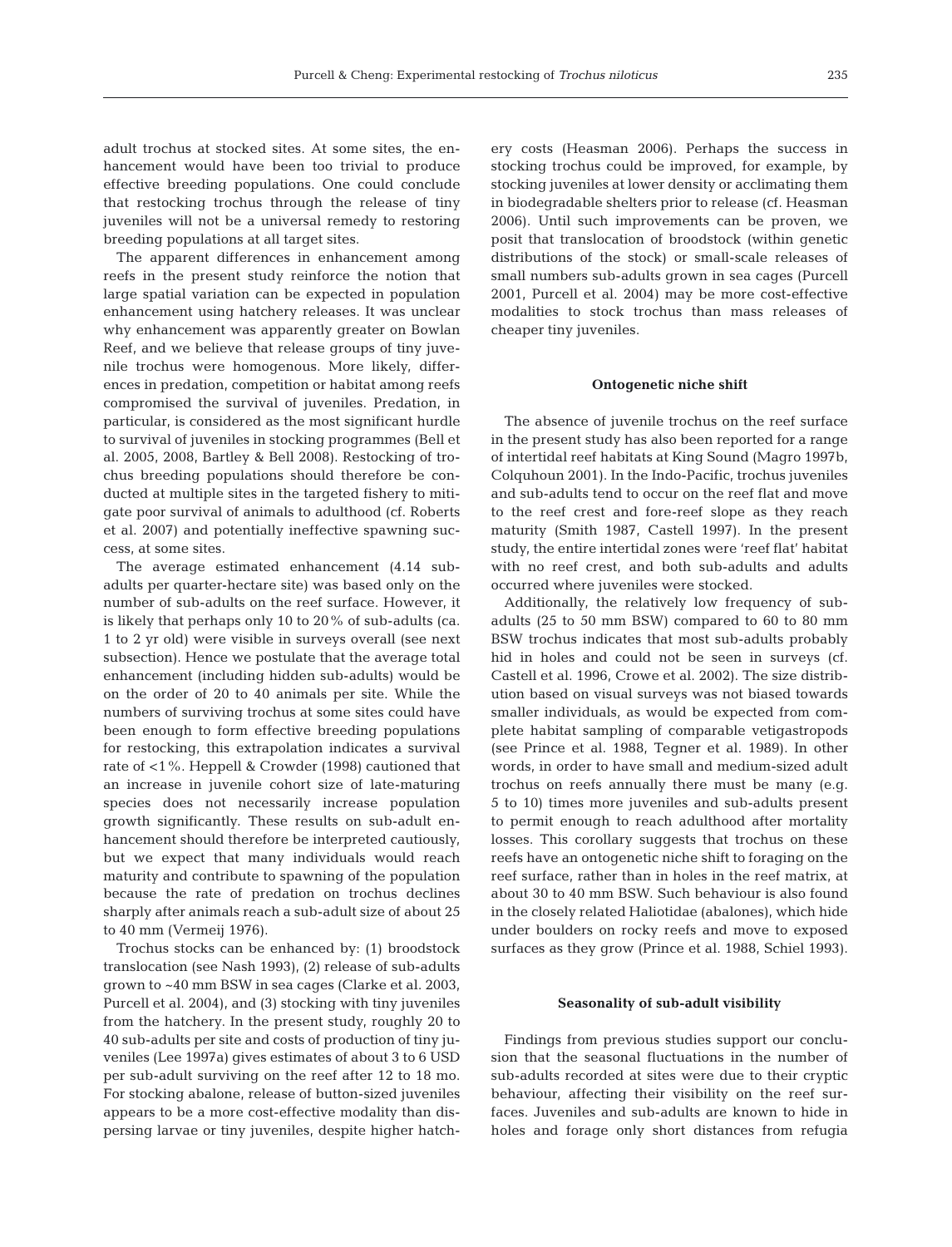(Castell et al. 1996, Isa et al. 1997, Crowe et al. 2002). In addition, sub-adults inhabit the entire reef flat on reefs in King Sound, with no apparent spatial segregation of size classes (Colquhoun 2001). Thus the seasonality in abundance was unlikely to be due to periodic migration to, and emigration from, sites. Moreover, our data comprising sub-adults are likely to include individuals from more than one cohort and showed no indication that temporal fluctuations were due to cohort progression. The NLME model indicated that sub-adults hid within the reef particularly at the end of the dry season, and were most exposed on the reef surface most at the end of the wet season.

Since the numbers of sub-adults were related positively to cloud cover and inversely to air temperature, their movement onto the reef surface appears to be influenced by heat stress. Indeed, both sub-adults and adults seek shaded sides of intertidal boulders (Colquhoun 2001). Heat stress would be particularly significant in the Kimberley region of WA, where air temperatures can exceed 40°C. Such forcing factors may be less relevant on island reefs in the Pacific with lower daily temperatures. We acknowledge that the patterns of visibility on the reef surface could be due to ecological factors, auto-correlated with temporal patterns of air temperature or cloud cover. Adults showed no seasonality in visibility on reefs, either indicating greater tolerances to heat stress than sub-adults, or that they become too large to refuge in the small holes in the reef matrix.

## **Modelling enhancement**

Only recently have mixed-effects models been applied in marine ecology (Lewis 1997, 1998, Millar et al. 1999, Cheng & Kuk 2002, Kimmel & Roman 2004, Lai & Helser 2004, Smith & Rago 2004). Mixed-effects models are a flexible and powerful tool for analysis of repeated measures data and when experimental designs include random effects, such as blocks replicated across sites or times, or variation among individuals or time periods (Bolker et al. 2009). NLME models are useful where some of the fixed and/or random effects occur nonlinearly in the response function (Pinheiro 1994). NLME models are often mechanistic, i.e. they are based on a model for the mechanism producing the response, and the model parameters have a natural physical interpretation (Pinheiro & Bates 2000). The analysis approach of the present study allowed a rigorous test of stocking effects, and modelled the seasonality in surface foraging in sub-adult trochus, but frequent temporal replication is needed. NLME models can incorporate known characteristics of the data, such as a periodicity of 12 mo for estimates of sub-adult trochus abundance. Thus

the NLME model used here can be considered semimechanistic (Pinheiro & Bates 2000). The model employed in the present study estimated the enhancement effect across reefs, so this approach examines the average effect, using sites as replicates.

Mixed-effects models generally use fewer parameters than a competitor linear model, giving a simpler description of the data (Pinheiro & Bates 2000). They are advantageous for ecological studies because they can be tailored to the specific temporal, spatial and ecological traits of the focal species. On the other hand, this flexibility necessitates computational involvement by the analyst to determine the most appropriate model (Pinheiro & Bates 2000, Bolker et al. 2009). The outputs depend to some extent on the model chosen, but procedures are still required to formally select and criticize models (Lindstrom & Bates 1990). Markrecapture methods are superior for stocking studies, since they circumvent the need for control sites. However, the present study shows that BACI designs and NLME models can be an alternative approach for assessing the first step in population restocking of siteattached invertebrates that cannot be tagged.

## **CONCLUSIONS**

Trochus of BSW < 25 mm were not found on the reef surface in King Sound and evidence suggests these juveniles hide in holes within the reef matrix, probably to avoid predation or stressful environmental conditions. The NLME model provided a rigorous test of stocking success superimposed on a cyclical pattern through the year of their visibility on upper reef surfaces. The large variation in stocking effect among reefs suggests that multiple sites should be employed in restocking programs. The release of tiny hatcheryproduced juveniles can produce a statistically significant enhancement of local trochus stocks. However, at this experimental scale, few animals survived to subadult size to later constitute dense adult breeding populations. Further improvements to stocking methodology are needed to make this a cost-effective option for broad-scale restocking.

*Acknowledgements.* We thank C. Lee for project development and comments on the manuscript, which were also provided by N. Caputi, G. Maquire, J. McKinlay, B. Molony and 4 anonymous reviewers. For field assistance, we especially thank J. Colquhoun and the many volunteers: D. Ah-Choo, M. Baer, J. Fong, B. Fraser, W. Hulands, D. Lawson and K. Mortimer. Many thanks also to M. Rowe and B. Sharpe for hatchery work to culture the juvenile trochus. Additional logistic support provided by the Aboriginal communities at One Arm Point (Bardi) and Cunningham Point (Gudumul) is greatly appreciated. The project was supported by funding from the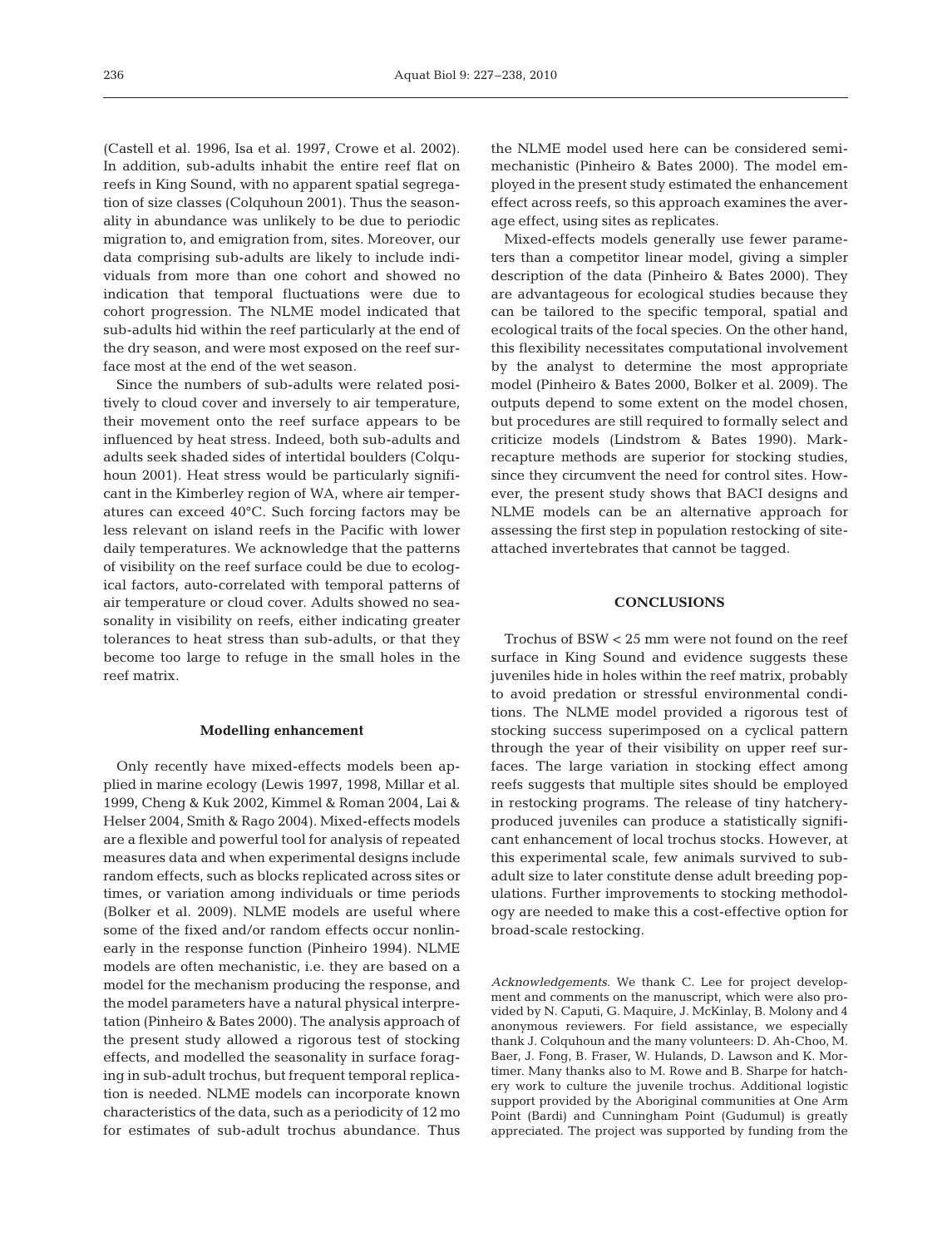Australian Centre for International Agricultural Research Heasman MP (2006) In pursuit of cost-effective fisheries ➤ through extension project FIS/94/10, the Department of Fisheries WA, the Aquaculture Development Fund WA, Coastcare and the Aboriginal and Torres Strait Islander Commission.

#### LITERATURE CITED

- ► Akaike H (1974) A new look at statistical model identification. ► Hurvich CM, Tsai CL (1989) Regression and time series model IEEE Trans Automat Contr 19:716–722
- ► Arnold WS (2008) Application of larval release for restocking and stock enhancement of coastal marine bivalve populations. Rev Fish Sci 16:65–71
- ► Bartlett CY, Manua C, Cinner J, Sutton S and others (2009) Comparison of outcomes of permanently closed and periodically harvested coral reef reserves. Conserv Biol 23: 1475–1484
- ► Bartley D, Bell JD (2008) Restocking, stock enhancement and sea ranching: arenas of progress. Rev Fish Sci 16:357–365
- ► Bell JD, Rothlisberg PC, Munro JL, Loneragan NR, Nash WJ, Ward RD, Andrew NL (eds) (2005) Restocking and stock enhancement of marine invertebrate fisheries. Adv Mar Biol 49:1–370
- ► Bell JD, Leber KM, Blankenship LH, Loneragan NR, Masuda R (2008) A new era for restocking, stock enhancement and sea ranching of coastal fisheries resources. Rev Fish Sci 16:  $1 - 9$ 
	- Blankenship HL, Leber KM (1995) A responsible approach to marine stock enhancemen. Am Fish Soc Symp 15:167–175
- ► Bolker BM, Brooks ME, Clark CJ, Geange SW, Poulsen JR, Stevens MHH, White JSS (2009) Generalized linear mixed models: a practical guide for ecology and evolution. Trends Ecol Evol 24:127–135
	- Booth JD, Cox O (2003) Marine fisheries enhancement in New Zealand: our perspective. NZ J Mar Freshw Res 37: 673–690
	- Castell LL (1996) Ecology of wild and cultured juvenile *Trochus niloticus* relevant to the use of juveniles for population enhancement. PhD thesis, James Cook University, Townsville
- Castell LL (1997) Population studies of juvenile *Trochus niloti-*➤ *cus* on a reef flat on the north-eastern Queensland coast, Australia. Mar Freshw Res 48:211–217
- ► Castell LL, Naviti W, Nguyen F (1996) Detectability of cryptic juvenile *Trochus niloticus* Linnaeus in stock enhancement experiments. Aquaculture 144:91–101
- ► Cheng YW, Kuk AYC (2002) Determination of the unknown age at first capture of western rock lobsters (*Panulirus cygnus)* by random effects model. Biometrics 58:459–462
- Clarke PJ, Komatsu T, Bell JD, Lasi F, Oengpepa CP, Leqata J ➤ (2003) Combined culture of *Trochus niloticus* and giant clams (Tridacnidae): benefits for restocking and farming. Aquaculture 215:123–144
	- Colquhoun JR (2001) Habitat preferences of juvenile trochus in Western Australia: implications for stock enhancement and assessment. SPC Trochus Inf Bull 7:14–20
- ▶ Crowe TP, Lee CL, McGuinness KA, Amos MJ and others (2002) Experimental evaluation of the use of hatcheryreared juveniles to enhance stocks of the topshell *Trochus niloticus* in Australia, Indonesia and Vanuatu. Aquaculture 206:175–197
	- Dobson G (2000) Assessing and limiting predation and other sources of mortality in reseeded *Trochus niloticus*. MSc thesis, Northern Territory University, Darwin
	- Hamasaki K, Kitada S (2008) The enhancement of abalone stocks: lessons from Japanese case studies. Fish Fish 9: 243–260
- enhancement of New South Wales blacklip abalone, *Haliotis rubra* (Leach) fishery. J Shellfish Res 25:211–224
- Heppell SS, Crowder LB (1998) Prognostic evaluation of enhancement programs using population models and life history analysis. Bull Mar Sci 62:495–507
- Hilborn R (1998) The economic performance of marine stock enhancement projects. Bull Mar Sci 62:661–674
- selection in small samples. Biometrika 76:297–307
- Isa J, Kubo H, Murakoshi M (1997) Mass seed production and restocking of trochus in Okinawa. In: Information Section of the SPC Fisheries Programme (eds) Workshop on trochus resource assessment, management and development. South Pacific Commission, Noumea, p 75–99
- Jones RH (1981) Fitting continuous-time autoregressions to discrete data. In: Findley DF (ed) Applied time series analysis II. Academic Press, New York, p 651–682
- Jones RH, Boadi-Boateng F (1991) Unequally spaced longitu-➤ dinal data with AR(1) serial correlation. Biometrics 47: 161–175
- ► Kimmel DG, Roman MR (2004) Long-term trends in mesozooplankton abundance in Chesapeake Bay, USA: influence of freshwater input. Mar Ecol Prog Ser 267:71–83
- ► Lai HL, Helser T (2004) Linear mixed-effects models for weight–length relationships. Fish Res 70:377–387
	- Leber K (1999) Rationale for an experimental approach to stock enhancement. In: Howell BR, Moksness E, Svåsand T (eds) Stock enhancement and sea ranching. Fishing News Books, Oxford, p 63–75
	- Lee CL (1997a) Design and operation of a land-based closed recirculating hatchery system for the topshell, *Trochus niloticus*, using treated bore water. In: Lee CL, Lynch PW (eds) Trochus: status, hatchery practice and nutrition. ACIAR Proceedings No. 79, ACIAR, Canberra, p 27–32
	- Lee CL (1997b) ACIAR Trochus Reseeding Research Project: a simplified method of induced spawning in trochus. SPC Trochus Inf Bull 5:37–39
- Lewis AR (1997) Effects of experimental coral disturbance on the structure of fish communities on large patch reefs. Mar Ecol Prog Ser 161:37–50 ➤
- ► Lewis AR (1998) Effects of experimental coral disturbance on the population dynamics of fishes on large patch reefs. J Exp Mar Biol Ecol 230:91–110
- ► Lincoln-Smith MP, Pitt KA, Bell JD, Mapstone BD (2006) Using impact assessment methods to determine the effects of a marine reserve on abundances and sizes of valuable tropical invertebrates. Can J Fish Aquat Sci 63:1251–1266
- ► Lindstrom ML, Bates DM (1990) Nonlinear mixed-effects models for repeated measures data. Biometrics 46: 673–687
	- Magro KL (1997a) Catch history of trochus in King Sound, northwestern Australia between 1980 and 1995. In: Lee CL, Lynch PW (eds) Trochus: status, hatchery practice and nutrition. ACIAR Proceedings No. 79, ACIAR, Canberra, p 131–142
	- Magro KL (1997b) Estimating the total habitat and biomass of trochus in King Sound, northwestern Australia. In: Lee CL, Lynch PW (eds) Trochus: status, hatchery practice and nutrition. ACIAR Proceedings No. 79, ACIAR, Canberra, p 143–149
- ► Millar RB, McArdle BH, Harley SJ (1999) Modeling the size of snapper (*Pagrus auratus)* using temperature-modified growth curves. Can J Fish Aquat Sci 56:1278–1284
- ► Molony BW, Lenanton R, Jackson G, Norris J (2003) Stock enhancement as a fisheries management tool. Rev Fish Biol Fish 13:409–432